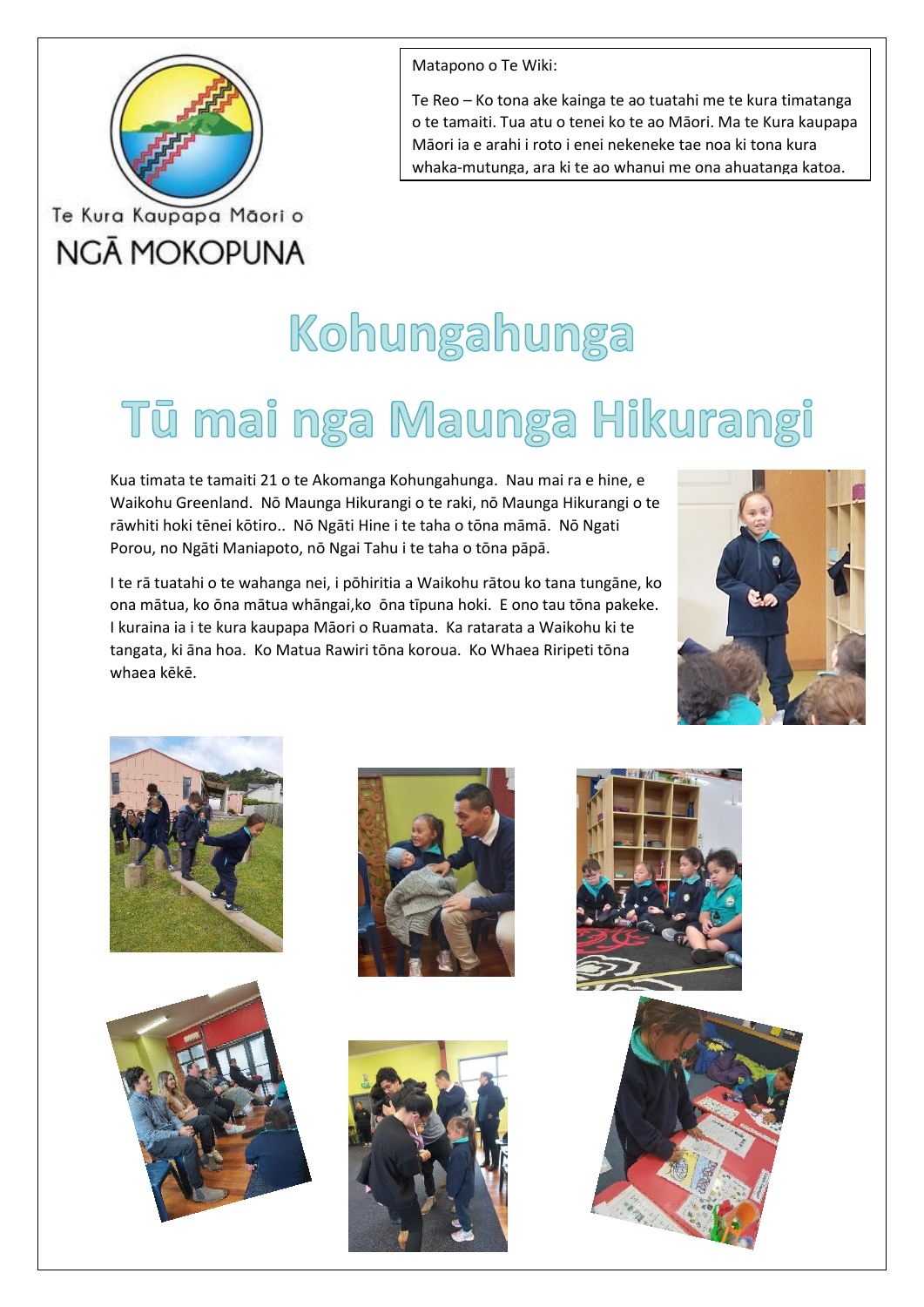# ...Maramataka...

| Te Ra:             | Te Wa:                 | Kaupapa:                    | He Whakamaumahra             |
|--------------------|------------------------|-----------------------------|------------------------------|
| Rātu 20.10.2020    | 8.45am-11am            | Hakinakina                  | ASB - Wharekura              |
|                    |                        |                             | Hakinakina                   |
| Raapa - Ramere 21- |                        | <b>TKKM o Hoani Waititi</b> | Kei te noho mai a Hoani      |
| 23.10.2020         |                        |                             | Waititi ki to tatou taha, he |
|                    |                        |                             | kaupapa ano ta ratou ki      |
|                    |                        |                             | konei ki Te Papa, Kiorahi    |
|                    |                        |                             | me Te Rua Mahara o Te        |
|                    |                        |                             | Kāwanatanga.                 |
| Rapare 22.10.2020  | $8.30$ am $- 10.15$ am | Kauhoe ki Te Awa i          | Ko nga tau 0-6 noiho i       |
|                    |                        | Taia                        | tenei wiki, kei te haere a   |
|                    |                        |                             | Taiohi Tuakana ki te         |
|                    |                        |                             | Rimurimu ngongo hā.          |
|                    |                        |                             |                              |
|                    | 6pm                    | Hui Kaihautu                |                              |
| Ramere 23.10.2020  | 1.45pm-2.45pm          | Kapa Haka                   | Te Kura Katoa                |
| Rahina 26.10.2020  | Ra Reipa               | Kua Kati te Kura            | Hararei Wikene Roa           |
| Rātu 27.10.2020    | 8.45am-11am            | Hakinakina                  | ASB - Wharekura              |
|                    |                        |                             | Hakinakina                   |
| Rapare 29.10.2020  | $8.30$ am $- 10.15$ am | Kauhoe ki Te Awa i          | Tau $0 - 8$                  |
|                    |                        | Taia                        |                              |
|                    |                        |                             |                              |
|                    | 6pm                    | <b>Whanau Hui</b>           |                              |

Kia Ora e te whānau,

Kura Uniform:

If you would like to purchase any kura uniform the TWO options are as follows.

1. Moana Clothing, the price is on our Kukra Website (taha tari – kakahu kura price list)

Please email through your order to *teaotaki@tkkmmokopuna.school.nz* and also pleae send through a screenshot of payment, please note that only orders of 10 or more can be made and the turn over time is 10 working days.

2. Purchase a Jade Polo top from Postie Plus, on there website you can check which stores have your size etc.

If you choose this option you are more than welcome to bring your tops in to the tari to get embroided by Brazen in Adelaide RD. The cost for the embroidery is \$11.04 per item. If this is the option you choose please ensure that you bring your top in NAMED and hand to either Ahirana or Te Aotaki. Please note that only orders of 10 or more can be made and the turn over time is 10 working days. Previously whanau have gone straight through to the suppliers under no circumstance will Kura pay for any invoices.

Whanau please note, there will only be TWO kakahu orders done per TERM.

Please have orders in to Te Aotaki by no later than next FRIDAY 30.11.2020, Nga mihi nui.

Kura Panui:

If you would like to add anything to the Kura Panui please send it through to Ahirana no later then Tuesday Afternoon, I will check with Matua Rawiri and also our Kura Calenda etc[. ahirana@tkkmmokopuna.school.nz](mailto:ahirana@tkkmmokopuna.school.nz)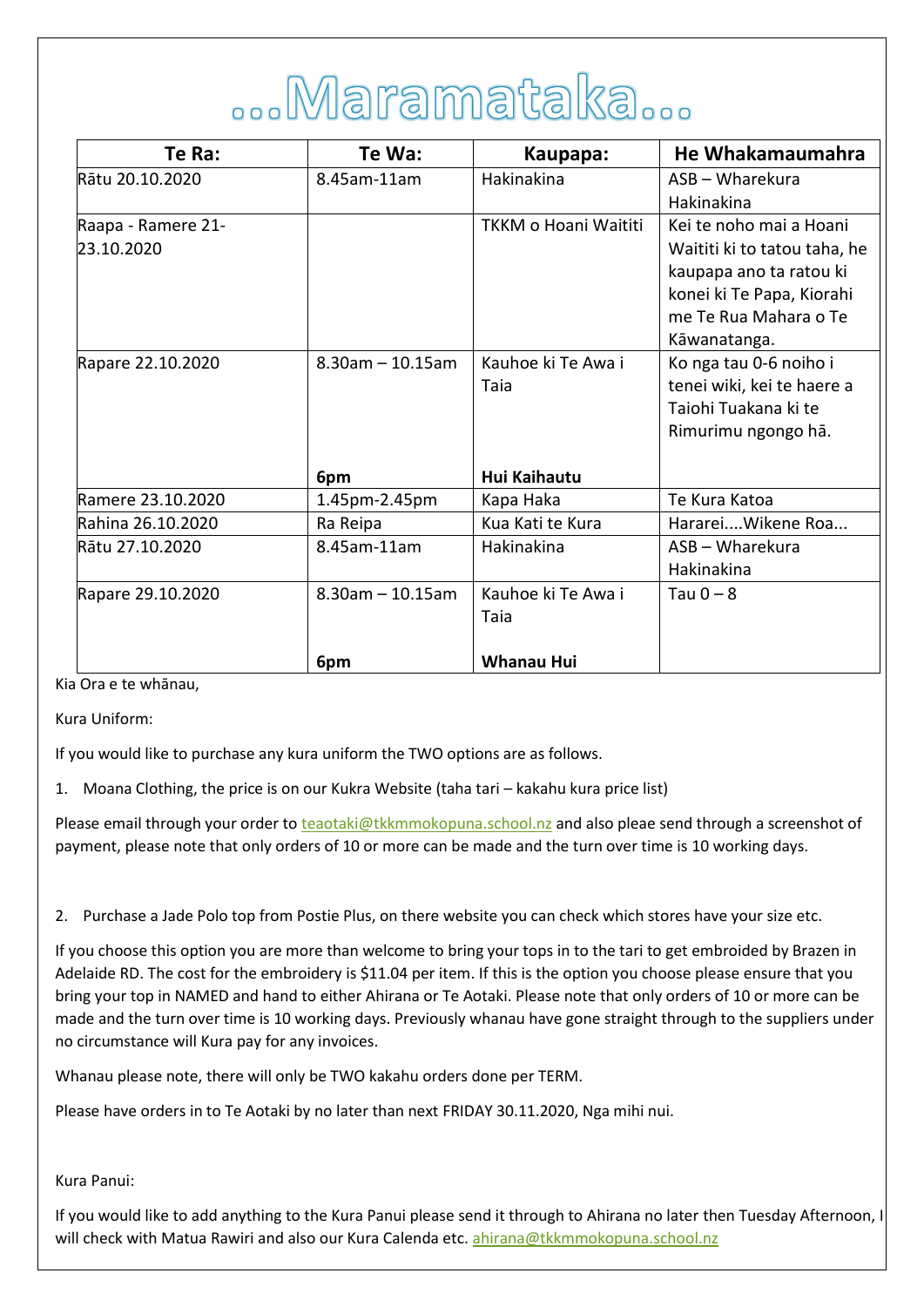#### Tauira Absentses:

If your tamaiti is away for more than 3day you will receive a phone call from the Tari to check in to see how you and your are. And a explanation of your child being away etc.

Communication:

From Whanau Hui 29.10.2020 onwards the ONLY source of the google calenda will hold all relevant kura information, including haerenga, hui, ra hapu, whakahonore etc.